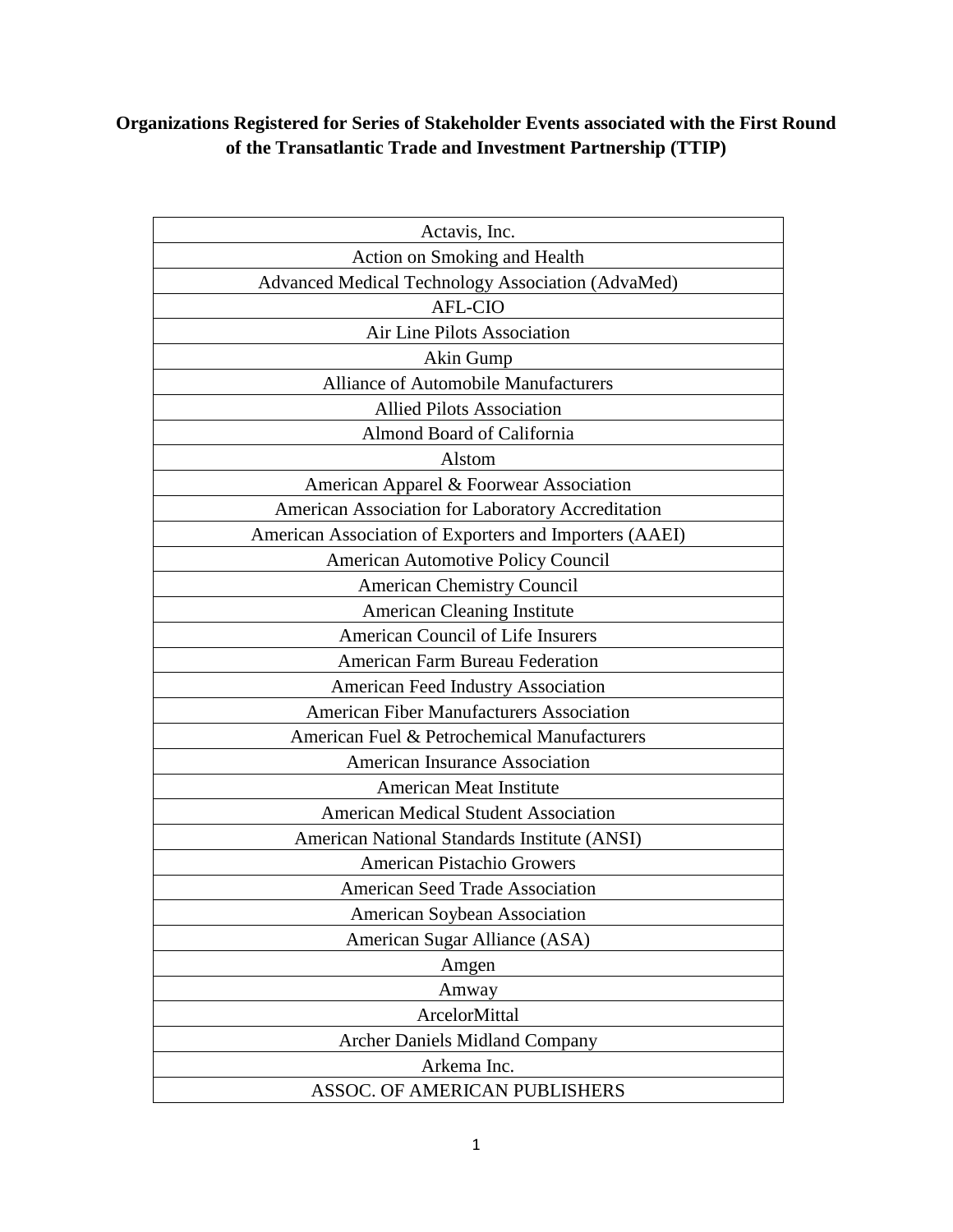| <b>Association of Global Automakers</b>                                        |
|--------------------------------------------------------------------------------|
| <b>ASTM</b> International                                                      |
| France (French Dairy Processors)<br>ATLA                                       |
| <b>Atlantic Council</b>                                                        |
| <b>BASF</b> Corporation                                                        |
| <b>Bayer Corporation</b>                                                       |
| <b>Bertelsmann Foundation</b>                                                  |
| Biotechnology Industry Organization                                            |
| Boehringer Ingelheim Pharamceuticals Inc.                                      |
| Branson360                                                                     |
| <b>Brawer Technical Yarns</b>                                                  |
| Bristol-Myers Squibb                                                           |
| <b>BSA</b>   The Software Alliance                                             |
| <b>BT</b>                                                                      |
| <b>C&amp;M</b> International                                                   |
| Campaign For Tobacco-Free Kids                                                 |
| Cargill                                                                        |
| Cato Institute                                                                 |
| <b>Center for American Progress</b>                                            |
| Center for Digital Democracy                                                   |
| Center for Science in the Public Interest                                      |
| Center for the Protection of Intellectual Property, George Mason School of Law |
| Center for transatlantic relations                                             |
| Champagne Bureau, USA                                                          |
| Chrysler Group LLC                                                             |
| <b>CIG</b>                                                                     |
| Citibank                                                                       |
| Citizens Trade Campaign                                                        |
| <b>Coalition of Airline Pilots Associations</b>                                |
| <b>Coalition of Services Industry</b>                                          |
| <b>Communications Workers of America</b>                                       |
| Competitive Enterprise Institute                                               |
| Computer & Communications Industry Association                                 |
| <b>Confederation of Danish Industry</b>                                        |
| <b>Congressional Research Service</b>                                          |
| <b>Consumer Federation of America</b>                                          |
| <b>Consumers Union</b>                                                         |
| Copper and Brass Fabricators                                                   |
| CropLife America                                                               |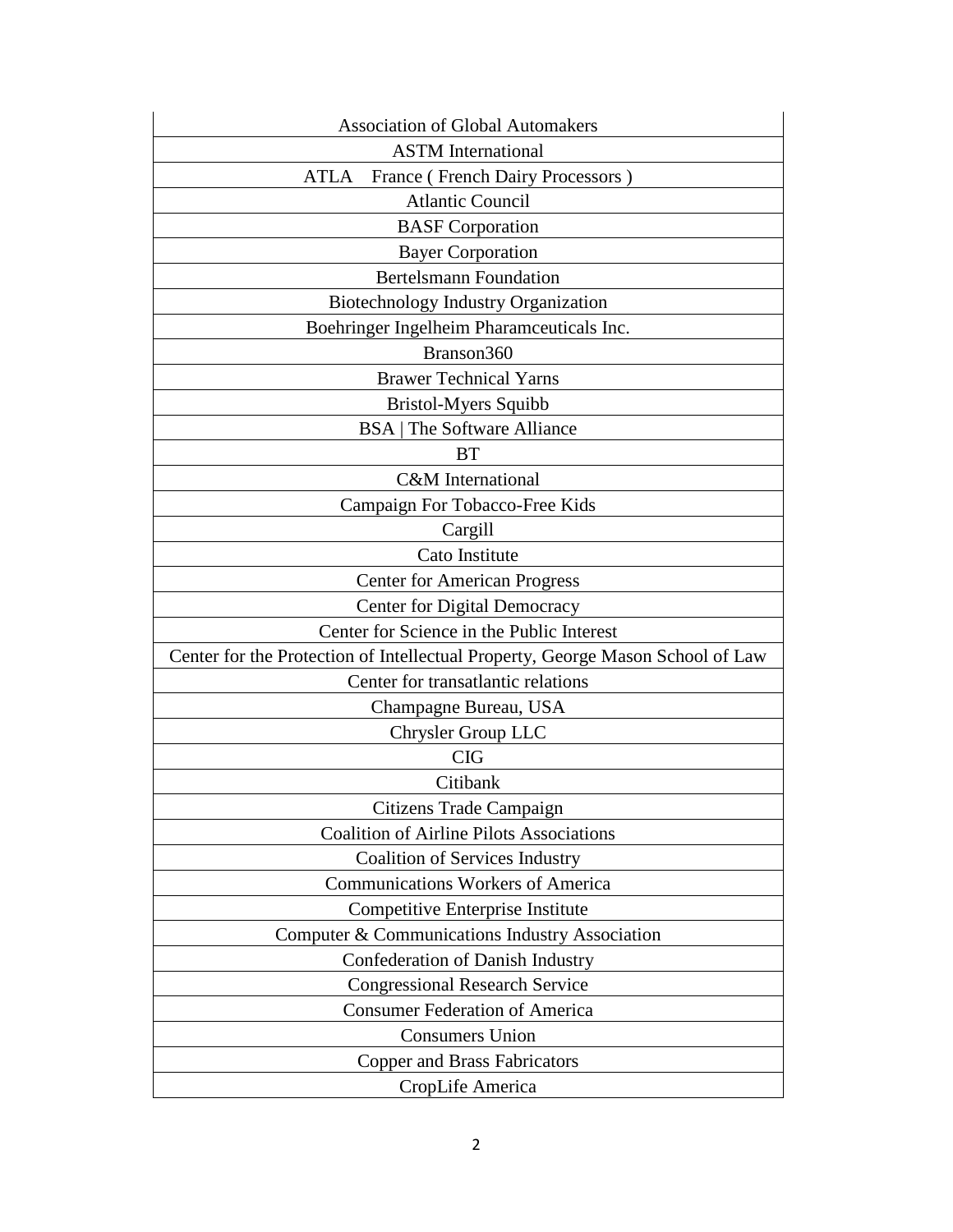| <b>CSIS</b>                                                                      |
|----------------------------------------------------------------------------------|
| Daimler                                                                          |
| Deere & Co.                                                                      |
| Deloitte                                                                         |
| Deutsche Telekom Inc.                                                            |
| Diplomacy Matters Institute                                                      |
| DLA Piper LLP                                                                    |
| Dow Corning                                                                      |
| DTB Associates, LLP                                                              |
| DuPont                                                                           |
| Dutko Grayling                                                                   |
| Dykema Gossett LLC                                                               |
| E. & J. Gallo Winery                                                             |
| eBay Inc.                                                                        |
| <b>Electronic Privacy Information Center</b>                                     |
| Eli Lilly and Company                                                            |
| <b>Environmental Defense Fund</b>                                                |
| <b>ESA</b>                                                                       |
| European Union of Wholesale with Eggs, Egg Products, Poultry and Game<br>(EUWEP) |
| ExxonMobil                                                                       |
| Fair World Project                                                               |
| <b>Federal Express Corporation</b>                                               |
| Fonterra (USA) Inc                                                               |
| Food & Water Watch                                                               |
| Friends of the Earth, US                                                         |
| <b>General Motors Company</b>                                                    |
| Generic Pharmaceutical Association (GPhA)                                        |
| George Washington University                                                     |
| Georgetown Center for Business and Public Policy                                 |
| German Marshall Fund of the United States                                        |
| google                                                                           |
| Government Relations, LLC (member of ITAC-3)                                     |
| Great Lakes Dredge & Dock Company                                                |
| <b>Grocery Manufacturers Association</b>                                         |
| HANDMADE TOY ALLIANCE / EUROSOURCE                                               |
| Health Action International (HAI) Europe                                         |
| Heinrich Böll Foundation                                                         |
| Herbalife                                                                        |
| Honda                                                                            |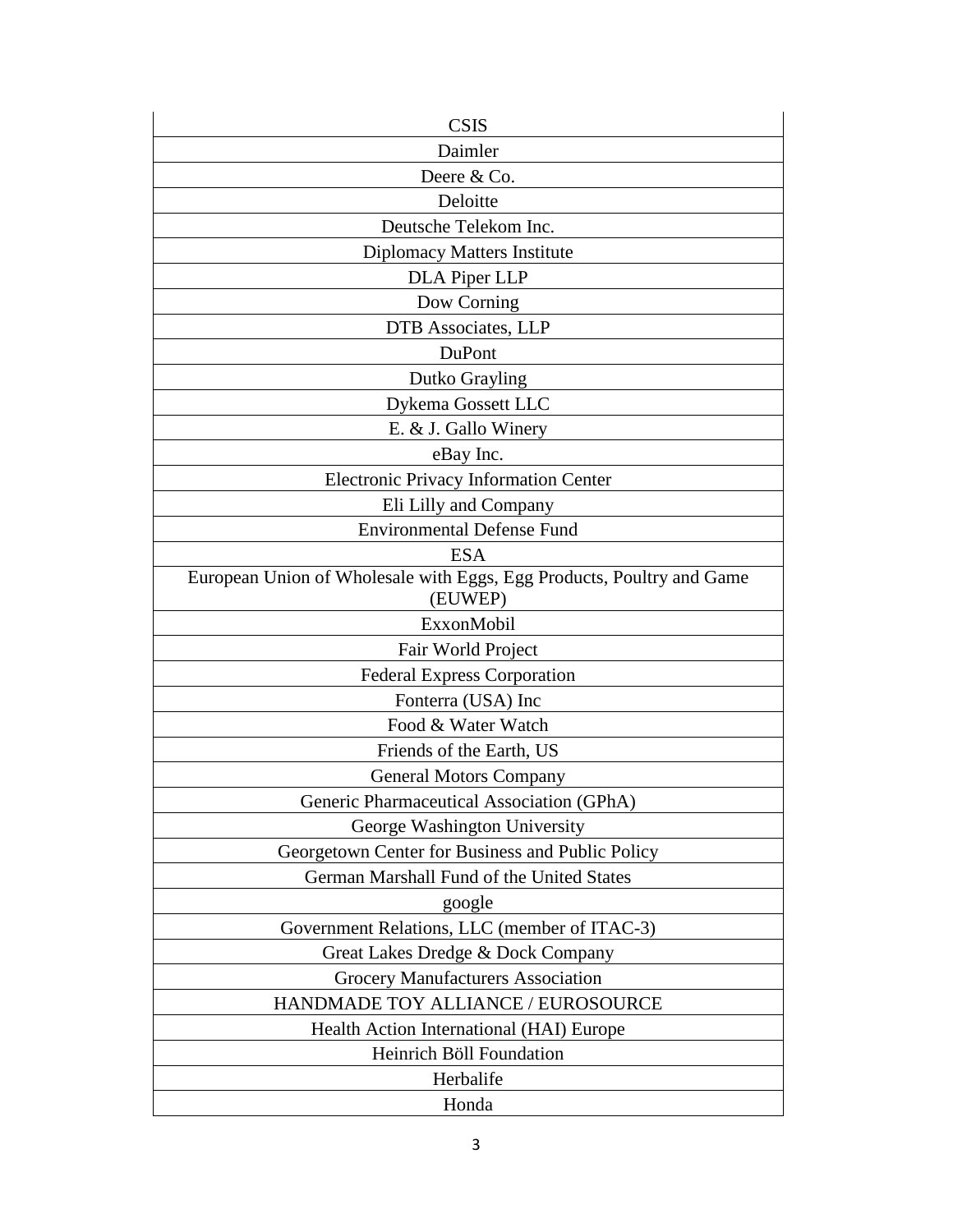| Humane Society International                                  |
|---------------------------------------------------------------|
| <b>Huper Consulting</b>                                       |
| IFPI - representing the recording industry worldwide          |
| <b>ILWU</b>                                                   |
| INDA, Association of the Nonwoven Fabrics Industry            |
| <b>Independent Pilots Association</b>                         |
| Information Technology Industry Council (ITI)                 |
| Institute for Agriculture and Trade Policy                    |
| Institute for Policy Innovation                               |
| <b>Institute for Policy Studies</b>                           |
| InterChez.com                                                 |
| International Association of Machinists and Aerospace Workers |
| <b>International Brotherhood of Teamsters</b>                 |
| International Business-Government Counsellors, Inc.           |
| <b>International Dairy Foods Association</b>                  |
| <b>International Intellectual Property Alliance</b>           |
| International Longshore and Warehouse Union                   |
| Japan External Trade Organization (JETRO)                     |
| Johnson & Johnson                                             |
| Kelley Drye & Warren LLP                                      |
| <b>KGA</b>                                                    |
| King & Spalding                                               |
| Knowledge Ecology International                               |
| Koch Companies Public Sector                                  |
| <b>KPMG</b>                                                   |
| Law Office of Mark Meirowitz                                  |
| Law Offices of Gary N. Horlick                                |
| <b>Liberty Mutual</b>                                         |
| Lloyd Wood Group                                              |
| Maine Citizen Trade Policy Commission                         |
| <b>Managed Funds Association</b>                              |
| McDermott Will & Emery                                        |
| McKenna Long & Aldridge LLP                                   |
| Medical Imaging and Technology Alliance (MITA)                |
| Minority Business RoundTable                                  |
| Mipro of Japan                                                |
| Motion Picture Association of America                         |
| National Association of Manufacturers                         |
| <b>National Cattlemans Beef Association</b>                   |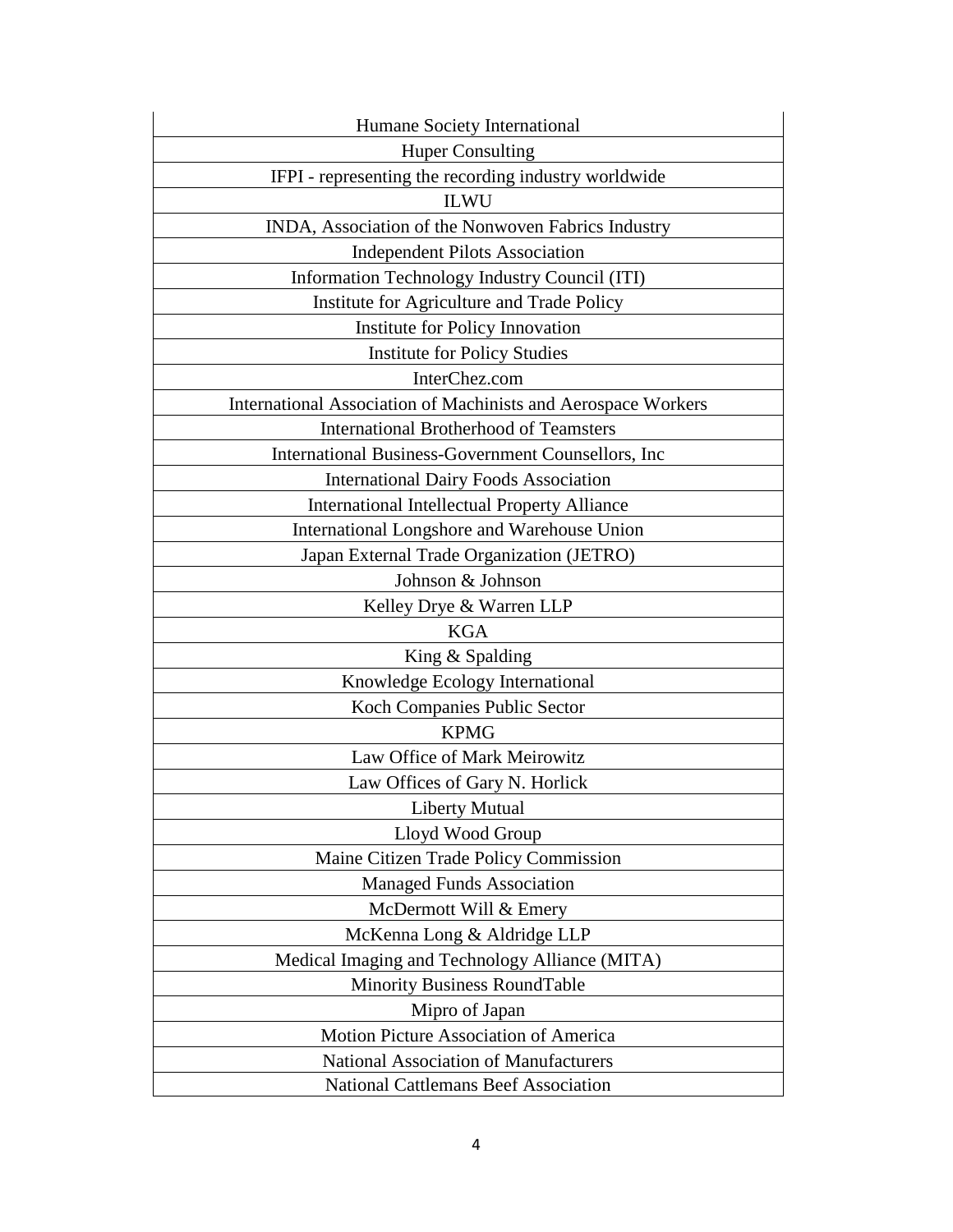| National Chicken Council                                       |
|----------------------------------------------------------------|
| <b>National Consumers League</b>                               |
| National Council of Farmer Cooperatives                        |
| National Electrical Manufacturers Association (NEMA)           |
| <b>National Family Farm Coalition</b>                          |
| National Foreign Trade Council                                 |
| <b>National Governors Association</b>                          |
| <b>National Oilseed Processors Association</b>                 |
| Natural Resources Defense Council (NRDC)                       |
| <b>NDN</b>                                                     |
| NuStep Inc.                                                    |
| Oceana                                                         |
| <b>Organic Consumers Association</b>                           |
| <b>Personal Care Products Council</b>                          |
| Peterson Institute for International Economics                 |
| PhRMA                                                          |
| Procter & Gamble                                               |
| Property Casualty Insurers Association of America              |
| <b>Public Citizen</b>                                          |
| Public Citizen - Global Trade Watch                            |
| Public Citizen's Global Access to Medicines Program            |
| PwC                                                            |
| Representative of German Industry and Trade (www.RGIT-usa.com) |
| Sandler Trade LLC                                              |
| Schramm, Williams & Associates, Inc.                           |
| Shire                                                          |
| <b>Sidley Austin LLP</b>                                       |
| Siemens                                                        |
| Sierra Club                                                    |
| <b>SIFMA</b>                                                   |
| Society of Chemical Manufacturers and Affiliates (SOCMA)       |
| <b>Squire Sanders</b>                                          |
| Steptoe & Johnson LLP                                          |
| <b>SWIFT</b> scrl                                              |
| Tampico Beverages, Inc.                                        |
| TechAmerica                                                    |
| Telefonica Internacional USA Inc.                              |
| <b>Texas Instruments</b>                                       |
| The Dow Chemical Company                                       |